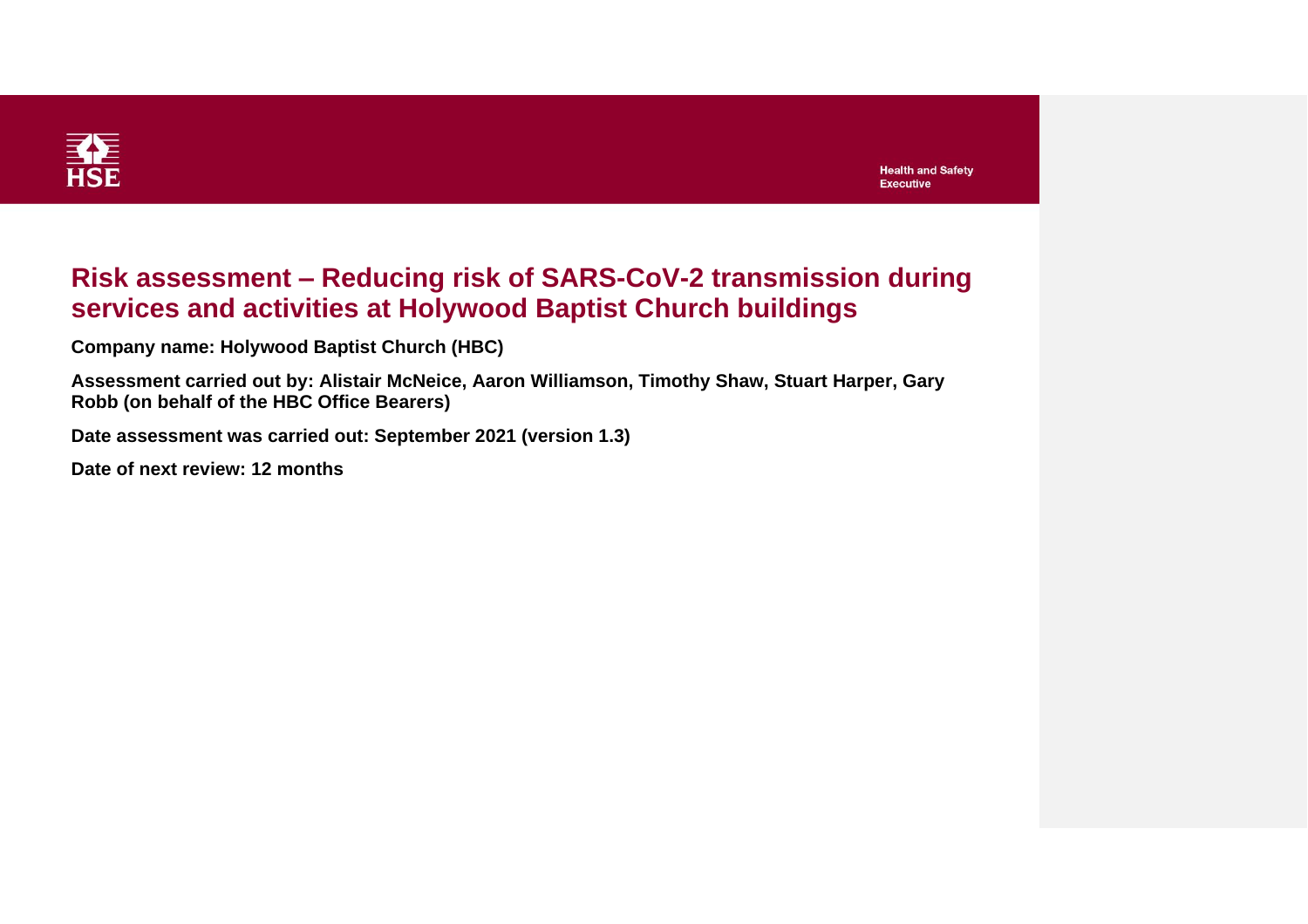

### **Risk assessment for reducing the transmission of SARS-CoV-2 (coronavirus)**

| Who might be<br>harmed and how?                                                                              | What measures are in place to reduce the risks?                                                                                                                                                                                                                                                                                                                                                                                                                                                                                                                                                                                                                                                                                                                                                                                           |
|--------------------------------------------------------------------------------------------------------------|-------------------------------------------------------------------------------------------------------------------------------------------------------------------------------------------------------------------------------------------------------------------------------------------------------------------------------------------------------------------------------------------------------------------------------------------------------------------------------------------------------------------------------------------------------------------------------------------------------------------------------------------------------------------------------------------------------------------------------------------------------------------------------------------------------------------------------------------|
| Regular attenders<br>of HBC services                                                                         | <b>Changes to services</b><br>To reduce contact time in the HBC buildings, Sunday morning services will be scheduled to last less than 90 minutes. A<br>small band will lead praise, and the congregation will be asked wear face coverings while singing, in accordance with                                                                                                                                                                                                                                                                                                                                                                                                                                                                                                                                                             |
| <b>HBC</b> staff                                                                                             | government guidelines. Windows and doors will be kept open throughout the service, and the extractor fan turned on, to<br>facilitate ventilation of fresh air. Services will be live-streamed to continue allowing people to join from home. Other planned<br>church activities in the building may take longer than 90 minutes, but not usually more than 120 minutes (e.g. youth                                                                                                                                                                                                                                                                                                                                                                                                                                                        |
| Visitors to the<br>premises                                                                                  | programmes, over-50s lunch).<br>Limit on total occupancy                                                                                                                                                                                                                                                                                                                                                                                                                                                                                                                                                                                                                                                                                                                                                                                  |
| Vulnerable groups<br>- Elderly,<br>Pregnant women,<br>those with existing<br>underlying health<br>conditions | Following re-configuration of seating at the September O.B.M, services at HBC will admit a maximum of 160 people, in<br>keeping with the maximum occupancy of the Main Auditorium and Balcony. Worshippers will be asked to register their<br>intention to attend through an online booking system (Eventbrite). The congregration will be asked to attend on alternative<br>weeks, based on first letter of surname (A-Ma and Mc-Z). (This may be suspended during holiday seasons when<br>attendance is expected to be lower). The duty deacon will receive a copy of the registered attendees, which can then be<br>used to check people at the entrance. Those who have not registered but arrive at the door will be welcomed and<br>registered, but only if the maximum occupancy has not been reached through online registration. |
|                                                                                                              | <b>Social Distancing</b><br>Social Distancing - reducing the number of persons in any work area to comply with the 1-metre gap with face coverings –<br>is recommended by the Public Health Agency in non-domestic indoor settings:<br>https://www.nidirect.gov.uk/articles/coronavirus-covid-19-regulations-and-guidance-what-they-mean-you#toc-4<br>https://www.nidirect.gov.uk/articles/coronavirus-covid-19-voluntary-and-community-activities                                                                                                                                                                                                                                                                                                                                                                                        |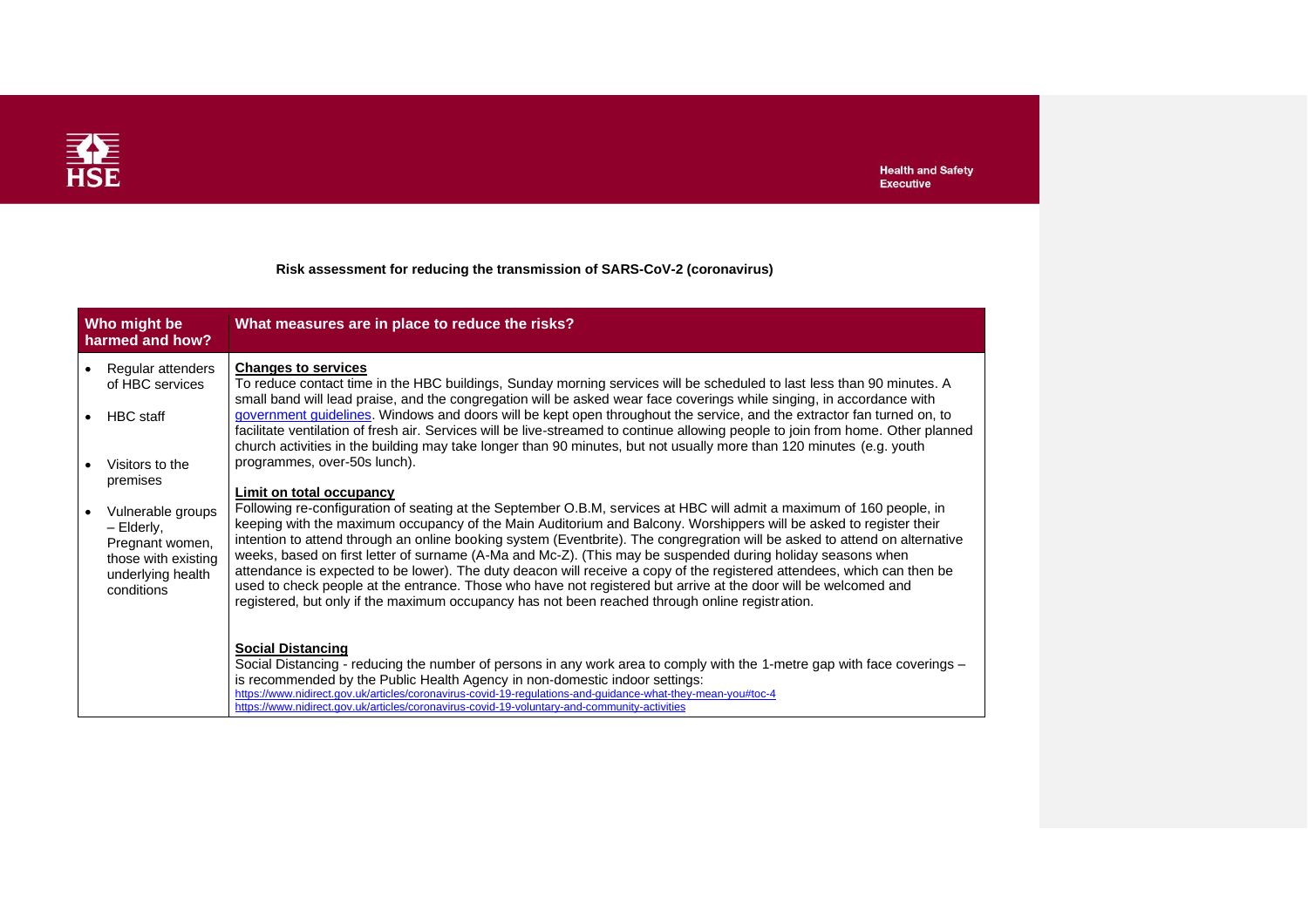

| Who might be<br>harmed and how? | What measures are in place to reduce the risks?                                                                                                                                                                                                                                                                                                                                                                                               |
|---------------------------------|-----------------------------------------------------------------------------------------------------------------------------------------------------------------------------------------------------------------------------------------------------------------------------------------------------------------------------------------------------------------------------------------------------------------------------------------------|
|                                 | The HBC building is divided into 'zones', each with maximum occupancy:<br>Main auditorium and balcony - 160 people<br>$\bullet$<br>Minor Hall and Coffee Area - 40 people<br>٠<br>Youth Room - 30 people<br>$\bullet$<br>Sports Hall - 30 people<br>$\bullet$<br>Ground Floor Disabled Access Toilets - 1 person<br>Upstairs toilet - 1 person                                                                                                |
|                                 | To ensure social distancing through the services, a number of measures will be implemented:<br>A team of deacons and stewards will guide visitors to seats, to optimise the total occupancy of the auditorium. Seats<br>will be seated from the front, using alternate rows. In the balcony, seats will be filled from the rear.<br>Attendees will be encouraged to move outdoors as soon as the service is over, starting with the back rows |
|                                 | <b>Face coverings</b><br>In accordance with PHA guidance and government legislation, all staff and visitors are required to wear face coverings on<br>entering and exiting the building. Face coverings may be removed when seated, but we will ask attendees to wear them<br>when singing and when moving around the building.                                                                                                               |
|                                 | <b>Hand Washing</b><br>Hand washing facilities with alcohol-based disinfectant or soap and water are located on entry/exit of the building and<br>within each 'zone'.<br>Stringent hand washing taking place for everyone on entry and exit of building<br>٠<br>Signage in place to remind people on the need for stringent hand washing on entry and exit of the building<br>$\bullet$                                                       |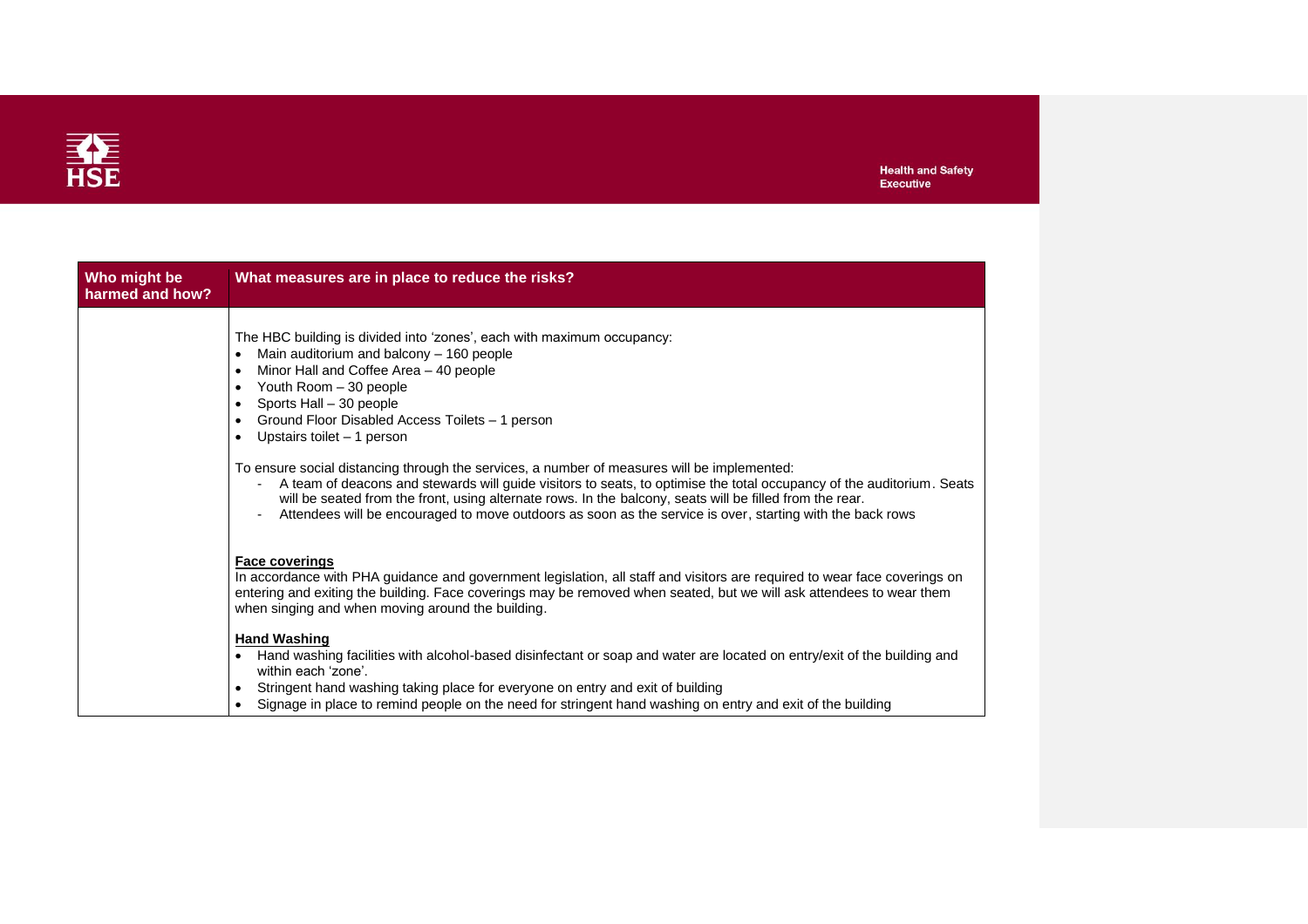

| Who might be<br>harmed and how? | What measures are in place to reduce the risks?                                                                                                                                                                                                                                                                                                                                                                                                         |
|---------------------------------|---------------------------------------------------------------------------------------------------------------------------------------------------------------------------------------------------------------------------------------------------------------------------------------------------------------------------------------------------------------------------------------------------------------------------------------------------------|
|                                 | See hand washing guidance.<br>https://www.nhs.uk/live-well/healthy-body/best-way-to-wash-your-hands/                                                                                                                                                                                                                                                                                                                                                    |
|                                 | <b>Toilet Use</b><br>Visitors are encouraged to avoid toilet use at HBC unless necessary. The Ground Floor Disabled Access Toilets with Baby<br>Changing facility, as well as the upstairs toilet will be available for use when required. The communal gents and ladies<br>toilets will remain out of use pending next review.                                                                                                                         |
|                                 | The toilet room contains hand sanitiser and disinfectant wipes to decontaminate hands and touch points after use. Signage<br>is in place to remind people to use these before and after using the facility. Hand sanitiser is also available outside the toilet<br>on exit if necessary.                                                                                                                                                                |
|                                 | <b>Consumption of food and drink</b><br>The kitchen areas will not be available for public use. For communion, a small team of individuals will prepare and distribute<br>bread and juice (in disposable containers) using gloves and tongs to place the bread into attendees hands. Attendees may<br>bring their own bread and wine/juice, which will be shared only within households. Attendees will be asked to take any<br>rubbish home with them. |
|                                 | Cleaning<br>The HBC buildings are cleaned weekly by contractor cleaners. This includes cleaning with disinfectant of all frequently-used<br>touch points within the building including:<br>Door handles<br>$\bullet$<br><b>Bannisters</b><br>$\bullet$<br>Bathroom surfaces<br>$\bullet$                                                                                                                                                                |

**Commented [SH1]:** Should we add an additional section to say that use of the kitchen and catering facilities is I no food or drink is to be consumed or property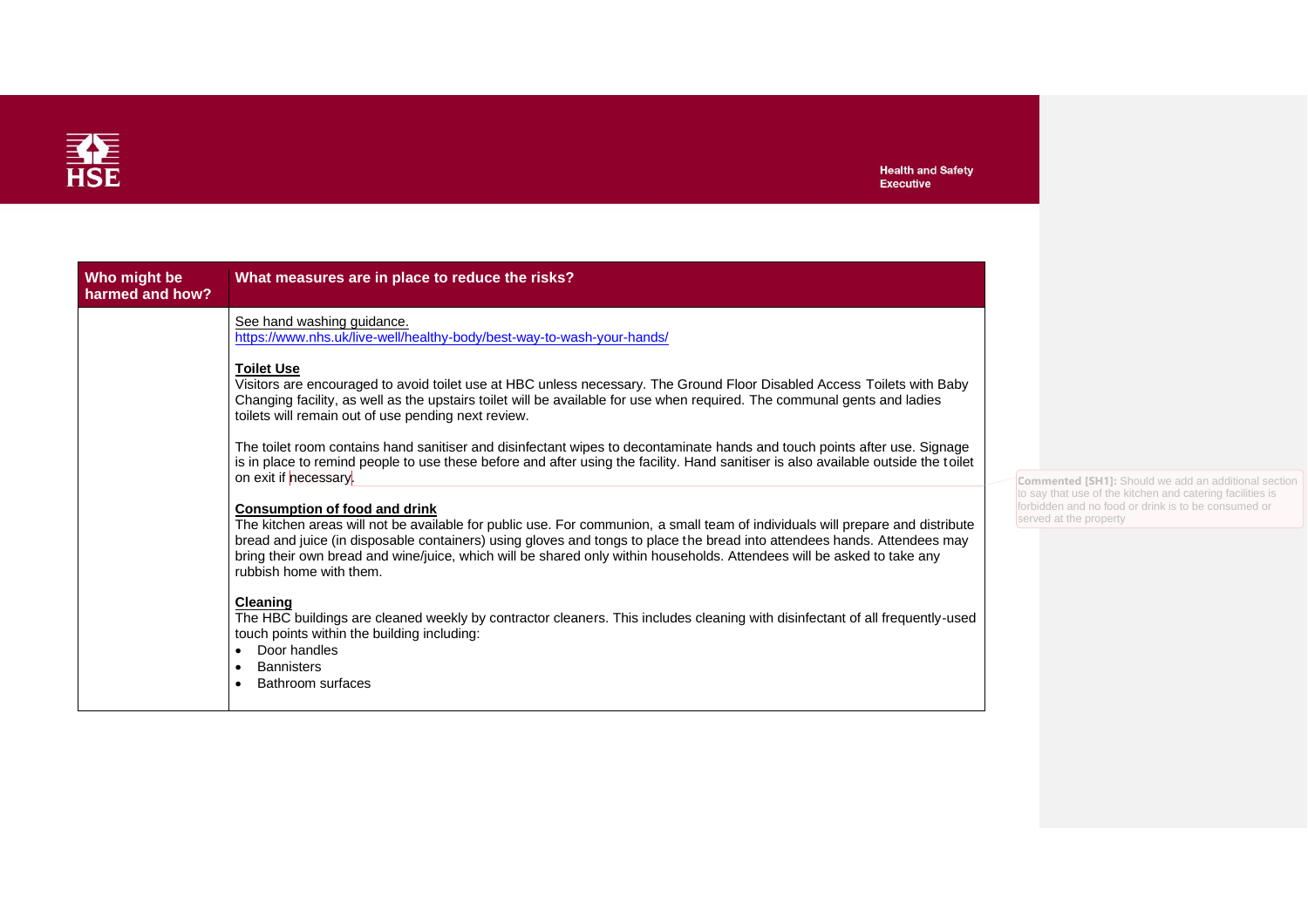

| What measures are in place to reduce the risks?<br>Who might be<br>harmed and how?                                                                                                                                                                                                                                                                                                                                                                                                                                                                         |                                                                                           |
|------------------------------------------------------------------------------------------------------------------------------------------------------------------------------------------------------------------------------------------------------------------------------------------------------------------------------------------------------------------------------------------------------------------------------------------------------------------------------------------------------------------------------------------------------------|-------------------------------------------------------------------------------------------|
| Before and after services, the deacons on duty will clean frequently-used surfaces used during the service with disinfectant<br>wipes. In addition to those above, this may include:<br>Front door and foyer<br>$\bullet$<br>Entry and exit door handles<br>Main auditorium and balcony<br>Entry and exit door handles<br>$\Omega$<br>Light switches<br>$\circ$<br>Pulpit, microphones and speakers<br>$\Omega$                                                                                                                                            | <b>Commented [SH2]:</b> Should we say that use of any othe<br>room or zone is prohibited? |
| Piano, drums and other musical instruments (if used)<br>Computers, sound and lighting board<br>$\Omega$<br><b>Minor Hall and Coffee Lounge</b><br>Entry and exit door handles<br>$\Omega$<br>Light switches<br>$\circ$<br>Coffee tables, bar tables, chairs and stools<br>$\circ$<br>TV monitor and remote<br>$\Omega$<br>Metal bar and hard surfaces on back of seats<br>$\Omega$<br>Creche items (those with wipeable surfaces to be used only)<br>$\circ$<br><b>Youth Wing</b><br>$\bullet$<br>Entry and exit door handles<br>Light switches<br>$\circ$ |                                                                                           |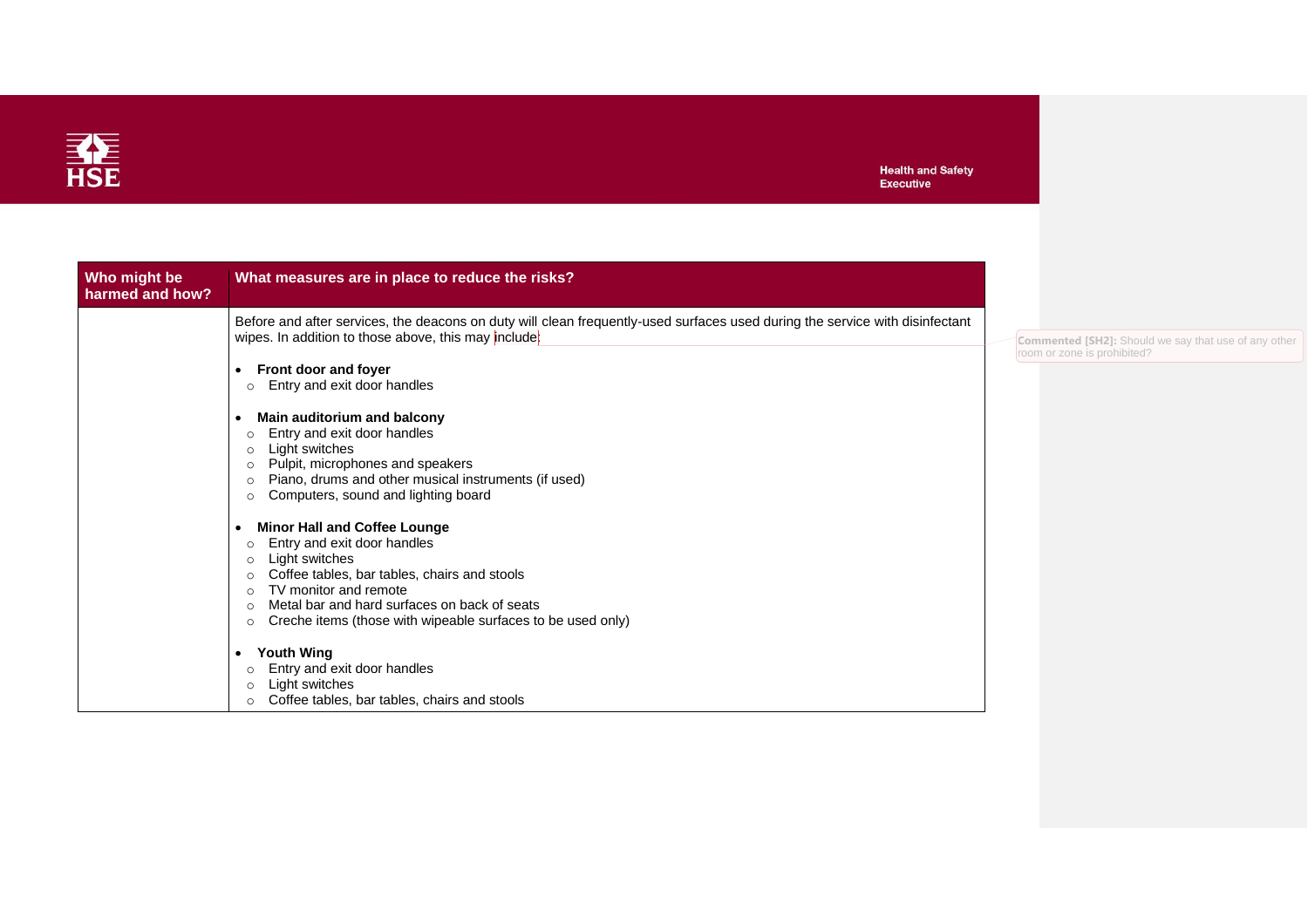

| Who might be<br>harmed and how? | What measures are in place to reduce the risks?                                                                                                                                                                                                                                                                                                                                                                                 |  |
|---------------------------------|---------------------------------------------------------------------------------------------------------------------------------------------------------------------------------------------------------------------------------------------------------------------------------------------------------------------------------------------------------------------------------------------------------------------------------|--|
|                                 | TV monitor and remote<br>$\bigcap$                                                                                                                                                                                                                                                                                                                                                                                              |  |
|                                 | <b>Sports Hall</b><br>Entry and exit door handles<br>$\circ$<br>Light switches<br>$\circ$<br>Sports equipment (e.g. goal posts)<br>$\circ$                                                                                                                                                                                                                                                                                      |  |
|                                 | <b>Ground-Floor Disabled Toilet</b><br>Entry and exit door handles and lock<br>$\circ$<br>Light switches<br>$\circ$<br>Taps and sink area<br>$\Omega$<br>Toilet flush handle<br>Baby changing board (if used)<br>$\circ$<br>In accordance with Government guidance, this will allow the HBC buildings to be used again within 72 hours for other<br>purposes, including Sunday evening services and the Ignite Youth Programme. |  |
|                                 | <b>Children and Young People</b><br>Children and young people under 16 who attend the event will be under the supervision and responsibility of their parents<br>and/or guardians. They will be asked to comply with the PHA guidance on social distancing (as feasibly as possible for<br>younger children), in line with standards in their schools and places of education.                                                  |  |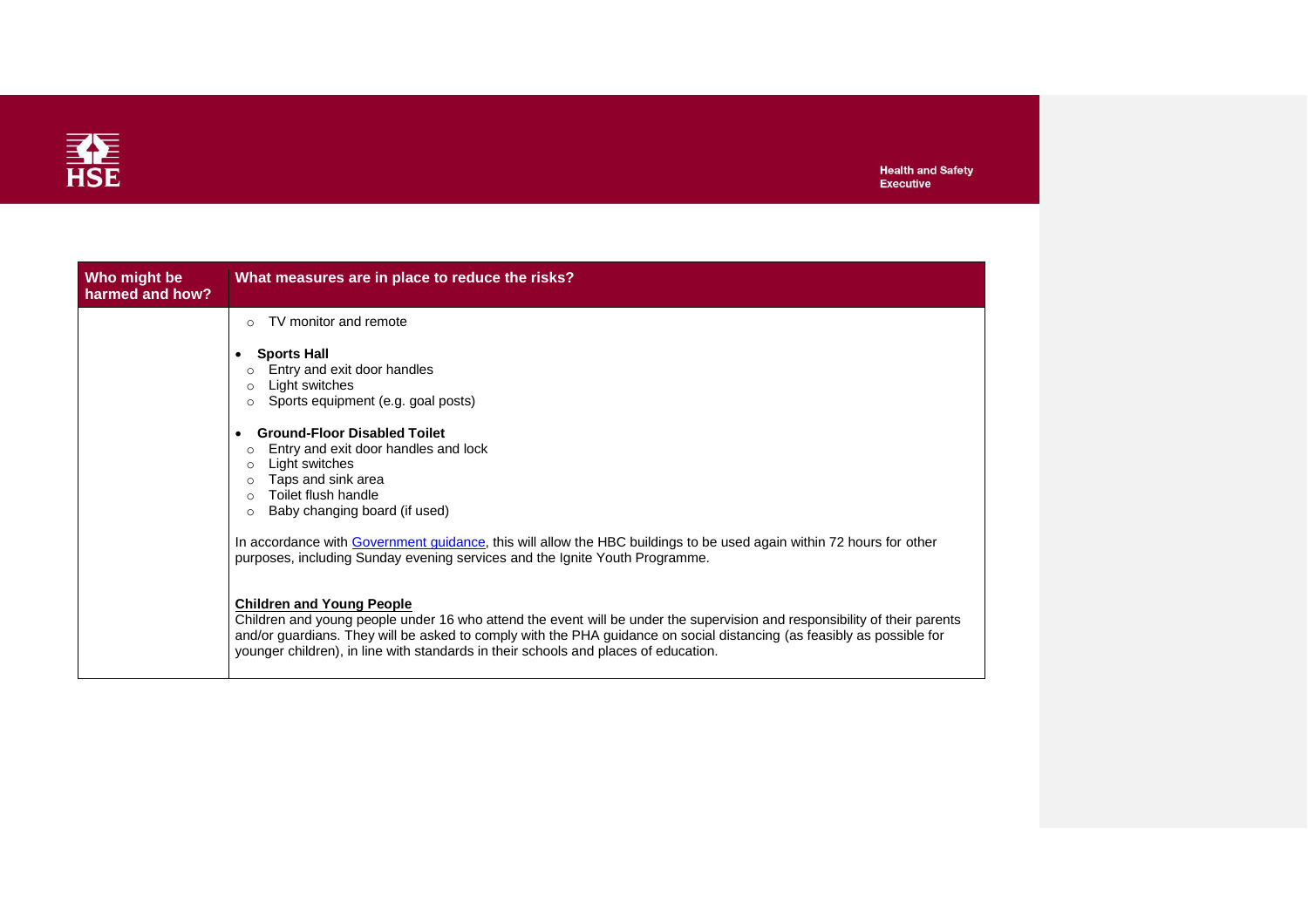

| Who might be<br>harmed and how? | What measures are in place to reduce the risks?                                                                                                                                                                                                                                                                                                                                                                                                                                                                                                       |                                                                                                                                                                                                                                                       |
|---------------------------------|-------------------------------------------------------------------------------------------------------------------------------------------------------------------------------------------------------------------------------------------------------------------------------------------------------------------------------------------------------------------------------------------------------------------------------------------------------------------------------------------------------------------------------------------------------|-------------------------------------------------------------------------------------------------------------------------------------------------------------------------------------------------------------------------------------------------------|
|                                 | A limited creche facility will be available for pre-school aged children only in the Minor Hall. Until creche arrangements are<br>reviewed, parents must stay with their children. The church service will be broadcast on the TV and children may have<br>access to hard-surface (wipeable) toys if required.                                                                                                                                                                                                                                        |                                                                                                                                                                                                                                                       |
|                                 | Junior Church will resume with pre-booking of children through the Eventbrite system to ensure maximum capacity of rooms<br>is not exceeded. Children will be kept in small groups of Nursey-P3 and P4-P7. Adult teachers/facilitators will wear face<br>coverings and maintain 1m distancing from the children. Children will also be asked to maintain 1m distancing from other<br>children in their small group.                                                                                                                                   |                                                                                                                                                                                                                                                       |
|                                 | Youth programmes ('Ignite') will make use of the rooms according to their capacity and numbers of young people. Young<br>people will be asked to return parental/guardian permission forms that include a commitment to adhere to Public Health<br>guidelines. Their activities will be planned ahead of time, with measures in place to reduce time in close contact and so<br>reduce transmission of SARS-CoV-2. A register of young people attending each event will be kept to assist with contact<br>tracing in the instance of a positive case. |                                                                                                                                                                                                                                                       |
|                                 | <b>Symptoms of Covid-19</b><br>If anyone becomes unwell with a new continuous cough or a high temperature in the HBC buildings they will be asked to<br>leave immediately home, advised to follow the stay at home guidance and helped to seek medical attention if required.                                                                                                                                                                                                                                                                         | <b>Commented [SH3]:</b> Why might want to also say that if<br>such a circumstance arises nobody will be allowed in<br>the building for a period of 72 hours and the premises<br>will be cleaned by our contractor before being re-<br>opened for use. |
|                                 | If an individual has developed Covid-19 and were recently on our premises (within the last 48 hours) the Office Bearers will<br>contact the Public Health Authority to discuss the case, identify people who have been in contact with them and will take<br>advice on any actions or precautions that should be taken, including on re-opening the building for worship and other                                                                                                                                                                    | The Elders might need to consider whether this is a<br>reasonable risk in that we may not be able to hold our<br>Sunday service in these circumstances.                                                                                               |
|                                 | services. https://www.publichealth.hscni.net/<br><b>Communication of restrictions</b>                                                                                                                                                                                                                                                                                                                                                                                                                                                                 | <b>Commented [TS4R3]:</b> Good suggestion - rather than<br>restrict ourselves from the outset, why not put this<br>decision under advice from the PHA                                                                                                 |

advice from the PHA

**Commented [GR5R3]:**